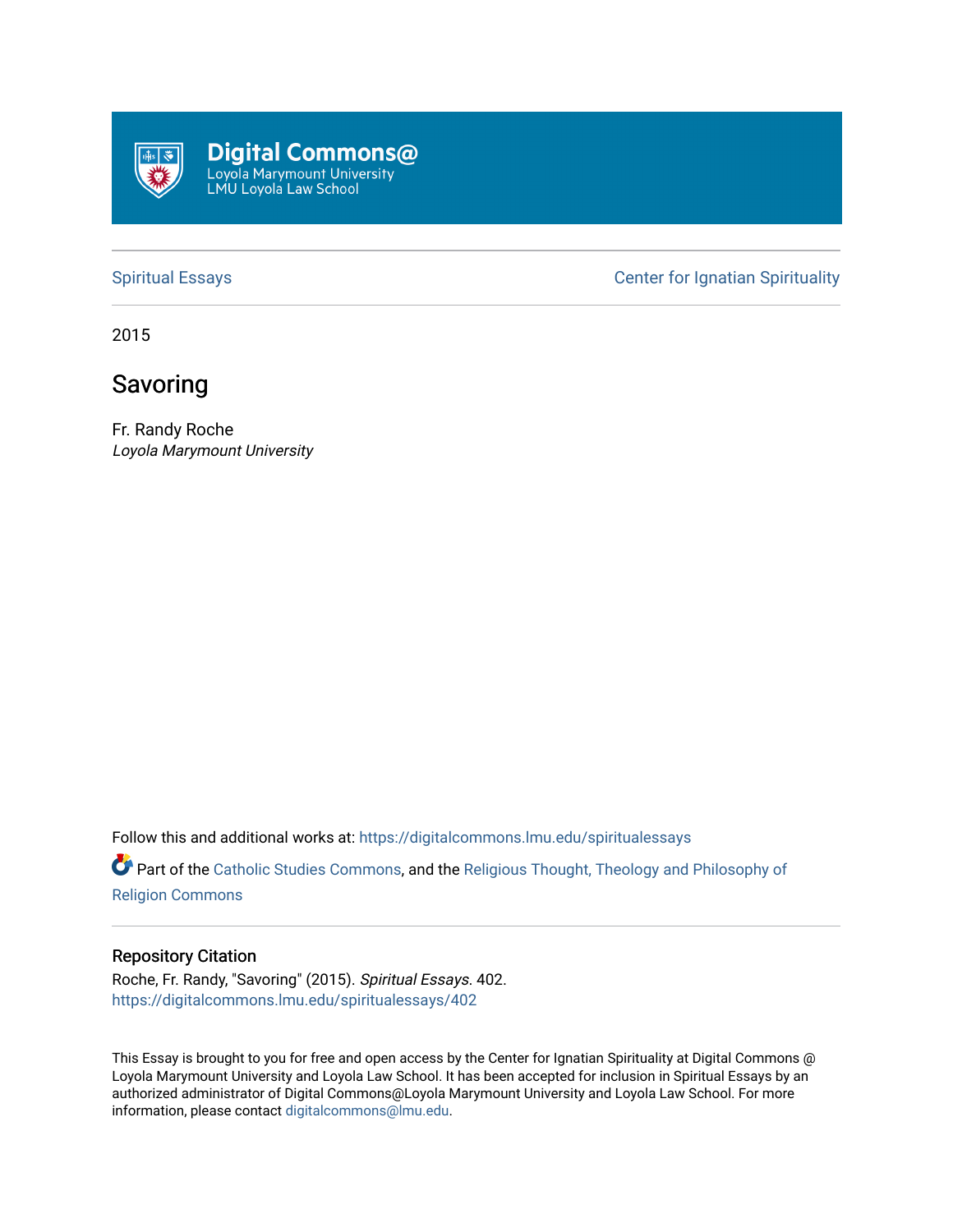## **Savoring**

If we come upon an exceptionally tasty food, whether in a home or at a restaurant, we might eat it a little more slowly than usual, so as to more fully appreciate the flavors of that particular dish. After we have eaten, we might recall how good it was, perhaps describe our pleasant experience to others, and experience gratitude for it. But we soon forget, and move on.

Christmas Day is now past, with so much that happened in so short a period of time that we might not have savored many of our experiences with people and events, or with our thoughts and feelings in relation to them all. We cannot hold on to Christmas any more than we can keep enjoying a favorite food for hours on end. However, our capacity to relish the meaning of our experiences far exceeds our memories of physical sensations of taste. Christmas is not over for us until we decide that we are satisfied. We might choose to take time for treasuring particular experiences, some that were anticipated, some that surprised us, but all of them still available to us in reflective present moments.

One of the beautiful aspects of spiritual savoring is that we are not limited by the calendar or the clock, but are free to reflect on selected experiences whenever we wish. A meal ends, and after a while most memory recedes of whatever we tasted. But whatever has happened at a Christmas meal or in a brief moment of providing food for a homeless person, we can ponder the incidents at any time and more than once, enjoying more deeply the meaning and value that we thereby receive.

In addition to savoring some aspects of Christmas that have taken place, we are free and welcome to join with those who continue the celebration by engaging with some of the significant events that are directly connected with the birth of Christ. We have available to us the commemorations of the Three Wise Men, the presentation of the child Jesus in the temple, the attempt on Jesus' life by King Herod and subsequent family escape to Egypt, to name a few. We have the option of continuing to engage personally with the full Christmas story of God's love for us that is continually revealed in all the events accompanying the human birth of our Creator. We can re-visit this great mystery of love at any time, and appreciate the taste of it perhaps more fully and with deeper appreciation than when we were busily occupied with people and actively engaged in the events of Christmas Day.

We might naturally think of a person on his or her birthday or other significant anniversary, but we are not limited to those annual occasions. We might spontaneously recall some particular saying or action, some shared event or other encounter with a friend, and actually deepen our regard for